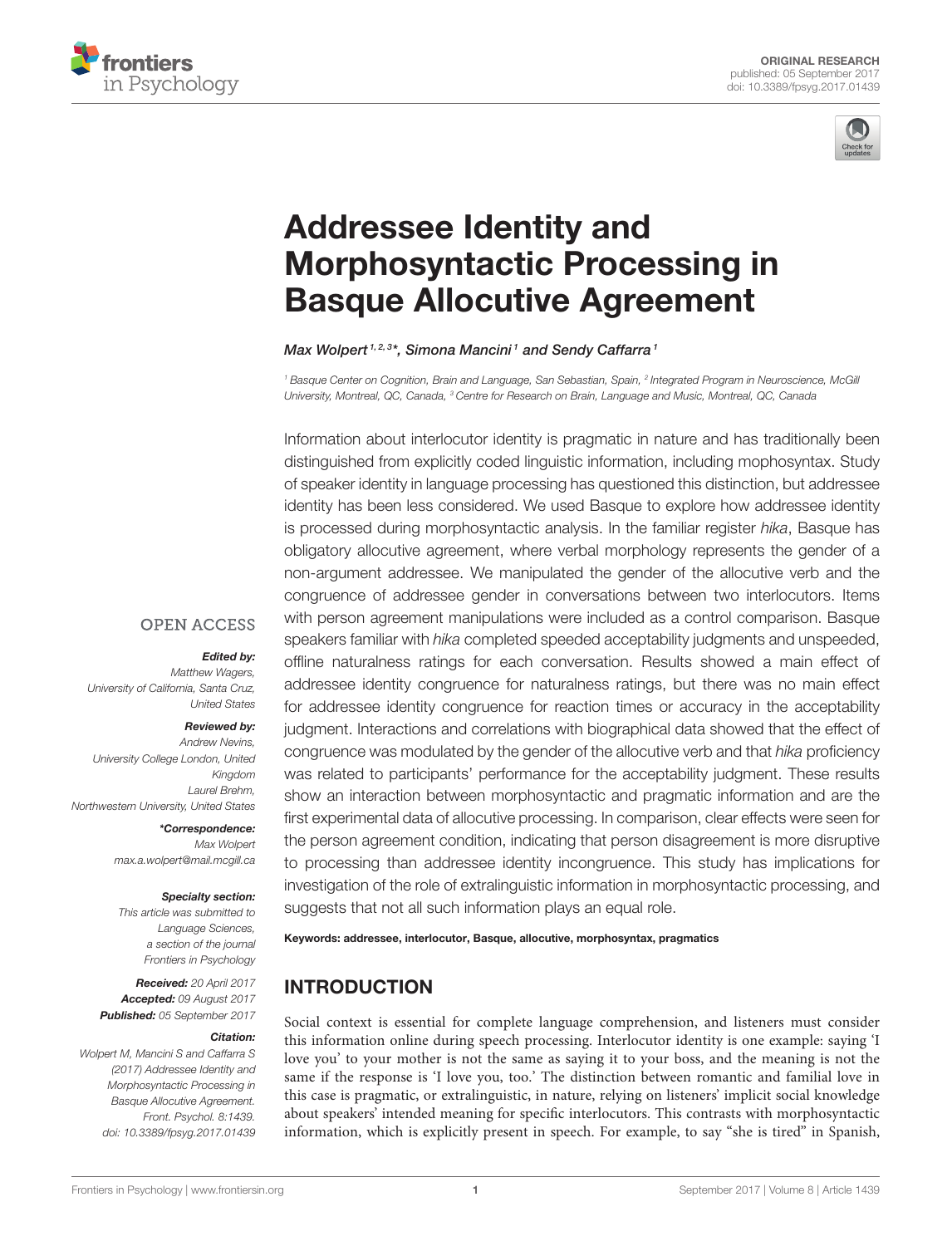one says ella está **cansada** and not <sup>∗</sup> ella está **cansado**, with agreement between the adjective and the gender of the subject in the final vowel of **cansada**. Explicit linguistic meaning, like that from morphosyntax, has traditionally been distinguished from pragmatic meaning (e.g., [Grice, 1975\)](#page-9-0), but the boundary is not always clear. Such is the case with Basque allocutive agreement, where context information, the gender of the addressee, is coded for morphosyntactically, even though the addressee is not an argument of the verb. In this study, we report behavioral effects of manipulating the congruence of interlocutor identity and allocutive verb forms, which allowed investigation of the role of addressee identity in morphosyntactic processing.

Interlocutor identity has mostly been studied from the perspective of the speaker. This includes evidence from eyetracking about shared semantic knowledge [\(Hanna et al., 2003;](#page-9-1) [Metzing and Brennan, 2003;](#page-9-2) for review see [Barr and Keysar,](#page-9-3) [2006\)](#page-9-3) and speaker reliability [\(Grodner and Sedivy, 2011\)](#page-9-4), which showed that speaker identity affected which objects participants looked at first. Event-related potential (ERP) experiments have further shown that semantic processing is affected by the perception of a speaker's ability to accomplish an action [\(Bornkessel-Schlesewsky et al., 2013\)](#page-9-5) and social stereotypes [\(Lattner and Friederici, 2003;](#page-9-6) [Van Berkum et al., 2008\)](#page-10-0), where, for example, a male voice talking about applying makeup elicits a greater early negativity than a female voice. Speaker ERP effects extend to morphosyntactic processing as well, including foreign accented speech removing the ERP effects from gender errors [\(Hanulíková et al., 2012\)](#page-9-7) and an increased early negativity for incongruence between speaker gender and subject-verb gender agreement [\(Hanulíková and Carreiras, 2015\)](#page-9-8). Some behavioral evidence showing slower reaction times (RTs) in lexical decision tasks with bilingual interlocutors [\(Molnar et al., 2015;](#page-9-9) Martin et al., [2016\)](#page-9-10) also supports the idea that speaker identity is integrated early and automatically, and other work has shown slower RTs when grammatical gender does not match speaker gender [\(Andonova, 2013;](#page-9-11) [Vitevitch et al., 2013\)](#page-10-1).

Less is known about the processing of addressee identity. In one study, researchers compared the processing of addresseedirected and overheard responses to a mock job interview and reported similar functional magnetic resonance imaging (fMRI) activation patterns [\(Bašnáková et al., 2015\)](#page-9-12). More relevant to the current investigation, studies investigating politeness (Jiang et al., [2013;](#page-9-13) [Jiang and Zhou, 2015a](#page-9-14)[,b\)](#page-9-15) showed an early and disambiguating ERP effect of incongruence between interlocutor social status and formal or informal pronouns. Research has also been done on the side of morphosyntax with Japanese honorifics, which show interlocutor social status in verbal morphology. In a behavioral study [\(Yoshimura and MacWhinney, 2010\)](#page-10-2), participants relied on honorific cues for interpretation in the absence of overt subjects and case markers, but this processing was about 100 ms slower than that for overt case markers. In another study of honorifics using fMRI [\(Momo et al.,](#page-9-16) [2008\)](#page-9-16), researchers compared violations in four conditions honorification, morphosyntactic, semantic, and spelling—and reported similar neural correlates for processing of honorifics and morphosyntax. A behavioral task was also included and showed that both the honorification and morphosyntactic conditions had lower accuracy and longer RTs than the semantic and spelling conditions. However, these studies did not manipulate the congruence between honorification and addressee, so the results may not represent processing of extralinguistic information. All the studies mentioned so far using neuropragmatics methods give valuable information about the neural correlates and time course of processing, but more behavioral evidence is needed to demonstrate the robustness of interlocutor identity effects.

With relatively little work addressing the issue, it is still unclear how addressee identity interacts with sentence processing. This leads to the present study, which manipulated morphosyntactic congruence with addressee gender in Basque. Basque has two second-person singular registers, which will be referred to here as zuka and hika. Zuka is the standard register used for most interaction, while hika is a familiar register indicating a high degree of closeness between interlocutors. Treatment in hika has obligatory allocutive agreement, where inflection of the auxiliary verb agrees with the non-argument addressee [\(Oyharçabal, 1993;](#page-9-17) [Hualde and de Urbina, 2003;](#page-9-18) [Antonov, 2015\)](#page-9-19). Basque allocutive agreement has two variations for addressee gender; while the verbal morphology is complex, the masculine verb form generally includes  $-k/-a$ - and the feminine verb form  $-n/-na$ . Besides allocutive agreement, Basque has no grammatical marking for gender and no gender-marked pronouns. Examples of treatment in both zuka and hika, with masculine and feminine allocutive verb forms underlined, are given below.

- (i) Astelehenak gogorrak izaten dira beti. (**zuka)** Mondays hard are AUX always 'Mondays are always hard.'
- (ii) Astelehenak gogorrak izaten dituk beti. (**hika**) Mondays hard are AUX.ALLO<sub>MASC</sub> always 'Mondays are always hard.' [male addressee]
- (iii) Astelehenak gogorrak izaten ditun beti. (**hika**) AUX.ALLOFEM always 'Mondays are always hard.' [female addressee]  $AUX =$  auxiliary verb,  $ALLO =$  allocutive verb,  $MASC =$  masculine,  $FEM =$  feminine

Because no experimental work on processing has been done with allocutive agreement, it is unclear from a psycholinguistic perspective how agreement with a non-argument is different from other better-studied forms of agreement. Person, number and gender are all potential cues for resolving agreement dependencies [\(Corbett, 1983\)](#page-9-20), and person agreement is an ideal comparison for allocutive agreement. Both person and allocutive agreement have a referent reflected in verbal morphology, and the relevance of the comparison is emphasized by the fact that, similar to allocutive, person interpretation involves the analysis of discourse information [\(Benveniste, 1966;](#page-9-21) [Sigurdsson, 2004;](#page-9-22) [Mancini et al., 2013\)](#page-9-23) to draw a link between morphosyntax and the discourse roles that a subject argument bears. Processing effects of person agreement are already documented in behavioral tasks with acceptability judgments, and judgments for person disagreement have been found to have faster RTs than person agreement [\(Mancini et al., 2011a](#page-9-24)[,b;](#page-9-25) [Perez et al., 2012;](#page-9-26) [Zawiszewski et al., 2016;](#page-10-3) but see [Mancini et al., 2014](#page-9-27) for different results in a self-paced reading study). This indicates that behavioral measures can clearly capture the detection of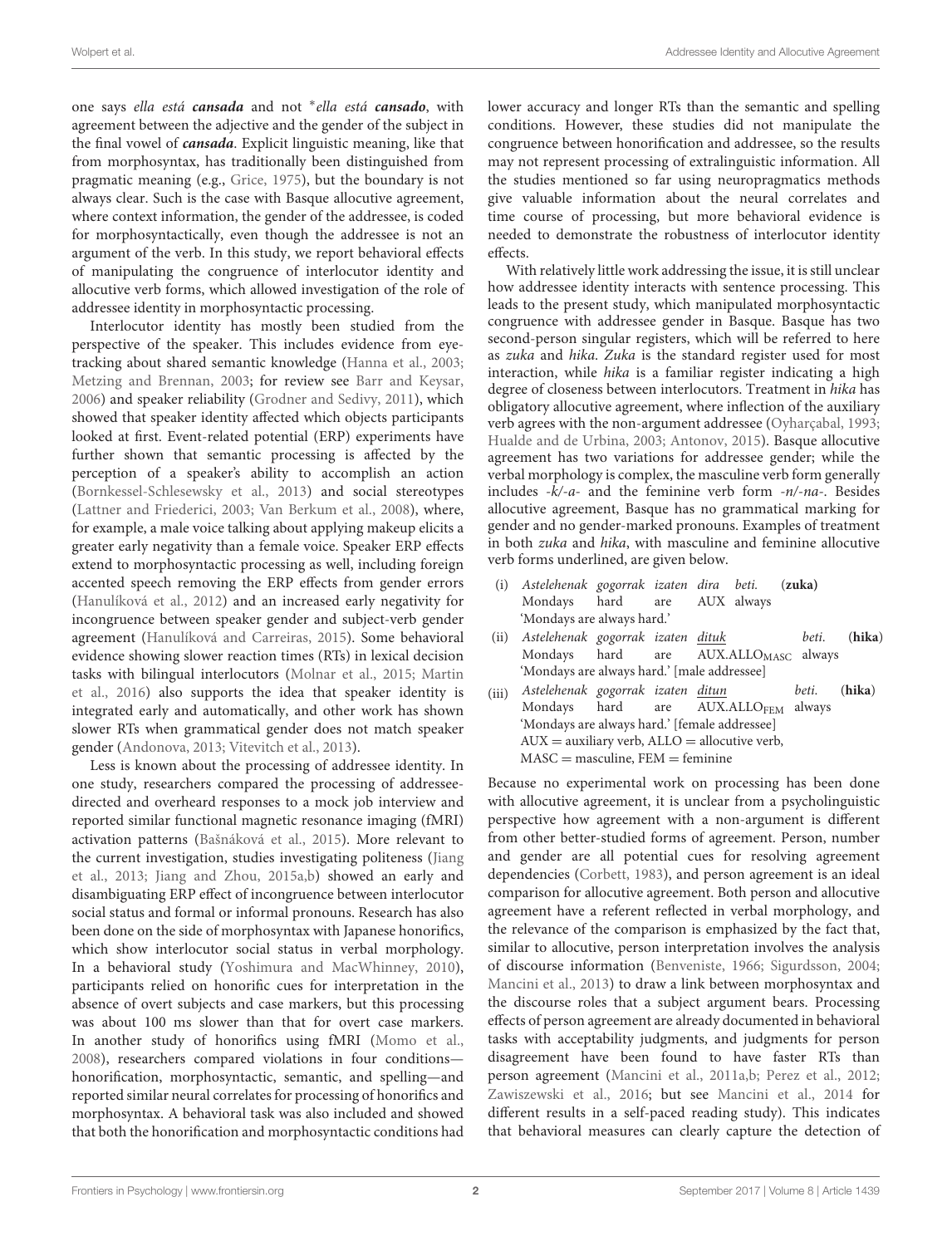person violations and identifying a person error is easier than identifying the absence of one. The present study explored the processing of allocutive agreement in Basque speakers with person agreement as a well-established control comparison. Any behavioral differences between allocutive and person agreement performance can reveal the nature of the interaction between morphosyntax and pragmatics.

In the context of this study, there are several important points to keep in mind about Basque allocutivity. First, the dialect discussed in the present study is the standard dialect Batua, which is the form taught in schools [\(Hualde and Zuazo,](#page-9-28) [2007\)](#page-9-28), but the Basque language consists of multiple dialects, and hika usage and morphology have variation among communities [\(Alberdi, 1994;](#page-9-29) [Elordieta et al., 1999;](#page-9-30) [Lizardi and Munduate,](#page-9-31) [2015\)](#page-9-31). Second, hika treatment is traditionally socially restricted, most used by and between men and older speakers, and many Basque speakers do not know how to use the complicated verbal morphology required for allocutive agreement [\(Echeverria, 2001,](#page-9-32) [2003,](#page-9-33) [2010;](#page-9-34) [Haddican, 2003,](#page-9-35) [2005,](#page-9-36) [2007\)](#page-9-37). Male speakers may also occasionally address female interlocutors with masculine verb forms [\(Echeverria, 2003\)](#page-9-33). Third, although allocutivity has been most studied in Basque, it is not unique to the language. Extensive verbal morphology changes related to addressee identity also occur with Japanese and Korean honorifics, and several other languages also change verbal morphology to agree with nonargument addressee gender [\(Antonov, 2013,](#page-9-38) [2015\)](#page-9-19).

Here we investigated how addressee gender affects the processing of Basque allocutive agreement. Conversations in hika were created with two manipulated factors: Congruence (addressee gender congruent or incongruent with allocutive verb form) and Allocutive (masculine or feminine allocutive verb form). Basque morphosyntactic processing has previously been investigated experimentally, including person and number agreement, word order, and ambiguity resolution [\(Erdocia et al.,](#page-9-39) [2009;](#page-9-39) [Zawiszewski and Friederici, 2009;](#page-10-4) [Santesteban et al.,](#page-9-40) [2013;](#page-9-40) [Zawiszewski et al., 2016\)](#page-10-3); however, to our knowledge, this study is the first experimental investigation of allocutivity. Additionally, the ERP and fMRI work summarized above has given an index of pragmatic processing, which is only indirectly linkable to behavior, while here behavior was tested directly.

To measure the effects of Allocutive and Congruence, two tasks were created for each conversation: an acceptability judgment, which was a time-constrained yes-no response, and a naturalness rating, a seven-point scale response without time pressure. The tasks differed on two dimensions: first, the type of question; second, the time constraint. Regarding the first difference, the two tasks could monitor qualitatively different aspects of language comprehension. While the acceptability judgment task focuses on the type of constructions that violate grammatical rules, the naturalness rating reflects what forms participants actually use. The use of a construction does not always imply grammatical acceptance and vice versa [\(Greenbaum, 1976\)](#page-9-41), so the use of both tasks allows distinction of cases where participants reject a conversation according to hard rules but still recognize it as natural on a gradient judgment [\(Sorace and Keller, 2005\)](#page-9-42). Regarding the second difference, speeded and unspeeded responses can capture different stages of the linguistic computation [\(Lewis and Phillips,](#page-9-43) [2015\)](#page-9-43); while speeded online judgments tap into early, automatic language comprehension, unspeeded responses more likely reflect metalinguistic processes of reanalysis [\(Marinis, 2010\)](#page-9-44).

We predicted that if addressee identity has an impact on morphosyntactic processing of Basque allocutive agreement, then there would be a main effect of Congruence in both tasks. Additionally, because hika is used mostly between men and there have been reports that masculine allocutive forms are used for female addressees [\(Echeverria, 2003\)](#page-9-33), we predicted that masculine incongruent forms would be more accepted than feminine incongruent forms, meaning lower accuracy for the acceptability judgment and higher naturalness ratings. Different results between the tasks would be related to a distinction between linguistic prescriptive competence and daily usage of hika, as well as to the temporal dynamics of allocutive processing.

As a comparison for the addressee identity effect, conversations with person manipulations were also included in the standard register zuka. The same tasks as described previously were used for the person manipulation items, and we predicted faster RTs and lower naturalness ratings for items with disagreement. We also intended to compare the allocutive and person agreement conditions to show processing distinctions between linguistic and extralinguistic information, even when both are explicitly present in morphosyntax.

# MATERIALS AND METHODS

# **Participants**

Thirty-four native Basque speakers participated in the experiment. Seven participants had accuracy below the inclusion criterion of two standard deviations from the mean for either person or allocutive conditions and their data were not included for analysis. The 27 participants (13 female) included for analysis ranged in age from 23 to 50 years, with a mean age of 31.5 years  $(SD = 7.1)$ , and were all healthy, right-handed, and familiar with hika (mean hika comprehension level 96 on a scale from 0 to 100,  $SD = 6$ ). Participants were paid for participation and gave written informed consent.

# **Materials**

For the allocutive manipulation, 160 two-utterance Batua conversations in hika, each with four versions, were prepared between two speakers, Speaker A and Speaker B. Speaker A preceded Speaker B in each conversation. Two native Basque speakers, male and female, recorded Speaker A's sentences. Each speaker recorded half of the sentences individually and the other half repeating after the other speaker's recording to minimize differences in pacing and prosody. The durations of the sentences were similar between the male and the female speaker [female: mean =  $3620$  ms,  $SD = 672$  ms; male: mean =  $3655$  ms,  $SD = 690$  ms,  $t_{(318)} = 0.47$ ,  $p = 0.64$ . Another male native Basque speaker recorded Speaker B's sentences once with a masculine and once with a feminine allocutive verb form. The masculine and feminine forms of each sentence were recorded consecutively, with the feminine form recorded first for half and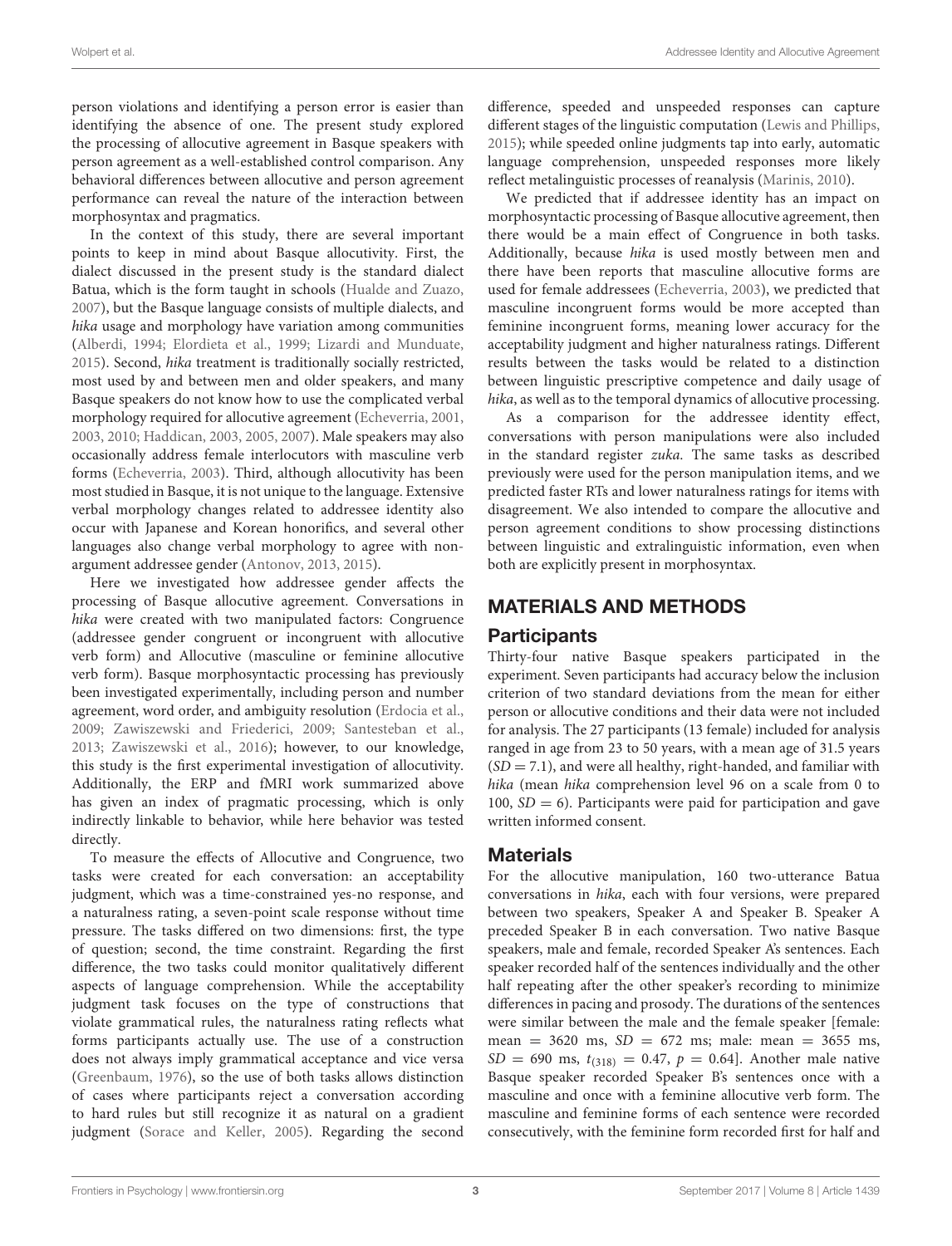second for the other half, to minimize differences in pacing and prosody. The target allocutive verb always appeared as the final word in Speaker B's utterance and the masculine and feminine forms had a similar duration [feminine: mean = 551 ms, SD  $= 135$  ms; masculine: mean  $= 547$  ms,  $SD = 146$  ms,  $t_{(318)}$  $= 0.20, p = 0.84$ ] and frequency [feminine: mean  $= 64$ , SD  $=$ 219; masculine: mean = 58,  $SD = 118$ ,  $t_{(318)} = 0.30$ ,  $p = 0.76$ ] according to the Euskal Hiztegiaren Maiztasun Egitura database [\(Acha et al., 2014\)](#page-9-45). Audio files were combined to form four versions of each conversation, as shown in **[Table 1A](#page-3-0)**. The same Speaker B utterance was preceded by the male and female Speaker A utterances with a gap of 500 ms between Speaker A's offset and Speaker B's onset.

An additional 60 two-utterance Batua conversations in zuka, each with two versions, were prepared, also between Speaker A and Speaker B. Half of Speaker A's sentences were recorded by the same female speaker and half by the same male speaker as the hika sentences. All of Speaker B's utterances had third person singular subjects and were recorded by the same male speaker as the hika sentences. Each of Speaker B's sentences was recorded once with person agreement and once with person disagreement (with a first-person singular subject verb form), and both versions of each sentence were recorded consecutively with the order counterbalanced. The target verb always appeared as the final word in Speaker B's utterance. Audio files were combined to form two versions of each conversation, as shown in **[Table 1B](#page-3-0)**, with each of the two versions of Speaker B's sentences preceded by the same Speaker A's sentence.

For the allocutive manipulation, the four versions of each conversation were distributed in four different lists such that each condition was equally represented in each avoiding repetition of items. For the person manipulation, the two versions of each conversation were distributed in the previously created lists in the same manner with the male and female Speaker As equally represented in each list. In all, each list contained 220 items, 160 with allocutive manipulations and 60 with person manipulations, distributed randomly so that the person manipulation items were interleaved throughout the experiment. In each list, the following lexical variables were similar across all experimental conditions for Speaker B's utterances for the allocutive manipulation (all  $ps > 0.05$ ): number of transitive and ditransitive verbs, present and past tense, and singular and plural subjects. Fourteen Basque speakers (11 female, mean age = 25,  $SD = 3.7$ ) who did not participate in the study rated 20 recordings each from the male and female speakers for Speaker A as identifiable by speaker gender (five-point scale with 5 being extremely confident and 1 being not at all confident, female voice: mean confidence  $= 4.95$ ,  $SD = 0.27$ ; male voice: mean confidence  $= 4.95$ ,  $SD = 0.24$ .

## Procedure

Participants wore headphones and sat in front of the experiment laptop in a quiet room. They were instructed to listen to conversations and make 1) acceptability judgments ("Press 'YES' if the conversation was acceptable and press 'NO' if it was not acceptable.") and 2) naturalness ratings ("Say how typical the conversation was from 1 (not typical at all) to 7 (very typical).") from one to seven. Participants were also verbally instructed to respond as quickly as possible for the acceptability judgment but not to worry about speed for the naturalness rating. The acceptability judgment was a yes-or-no response made by pressing the corresponding key on the keyboard, with the position of the yes-no buttons counterbalanced across participants. Response times were

<span id="page-3-0"></span>TABLE 1 | Experimental conditions for allocutive items (A) and person items (B) with example dialogues.

| (A)        |                            |                                                     |                              |                                                            |
|------------|----------------------------|-----------------------------------------------------|------------------------------|------------------------------------------------------------|
|            | Congruent addressee gender |                                                     | Incongruent addressee gender |                                                            |
| Feminine   | Female Speaker A:          | Astelehenak gogorrak izaten dituk beti              | Male Speaker A:              | Astelehenak gogorrak izaten dituk beti                     |
| allocutive |                            | Mondays are always hard                             |                              | Mondays are always hard                                    |
|            | Speaker B:                 | Asteko egunik gogorrenak horiek izaten ditun        | Speaker B:                   | *Asteko egunik gogorrenak horiek izaten <b>ditun</b>       |
|            |                            | They are the hardest day of the week                |                              | They are the hardest day of the week                       |
| Masculine  | Male Speaker A:            | Astelehenak gogorrak izaten dituk beti              | Female Speaker A:            | Astelehenak gogorrak izaten dituk beti                     |
| allocutive |                            | Mondays are always hard                             |                              | Mondays are always hard                                    |
|            | Speaker B:                 | Asteko egunik gogorrenak horiek izaten dituk        | Speaker B:                   | *Asteko egunik gogorrenak horiek izaten <b>dituk</b>       |
|            |                            | They are the hardest day of the week                |                              | They are the hardest day of the week                       |
| (B)        |                            |                                                     |                              |                                                            |
|            | Person agreement           |                                                     |                              | Person disagreement                                        |
|            | Female Speaker A:          | Txoriek ez dute zailtasunik izaten jatekoa lortzeko | Male Speaker A:              | Txoriek ez dute zailtasunik izaten jatekoa lortzeko        |
|            |                            | Birds do not have any difficulty getting food       |                              | Birds do not have any difficulty getting food              |
|            | Speaker B:                 | Egia, hango txori horrek ogi puska bat aurkitu du   | Speaker B:                   | *Egia, hango txori horrek ogi puska bat aurkitu <b>dut</b> |
|            |                            | True, that bird has found a piece of bread          |                              | *True, that bird have found a piece of bread               |

*The English translation is provided below each sentence. The critical verb is bold and underlined. Ungrammatical sentences are preceded by an asterisk.*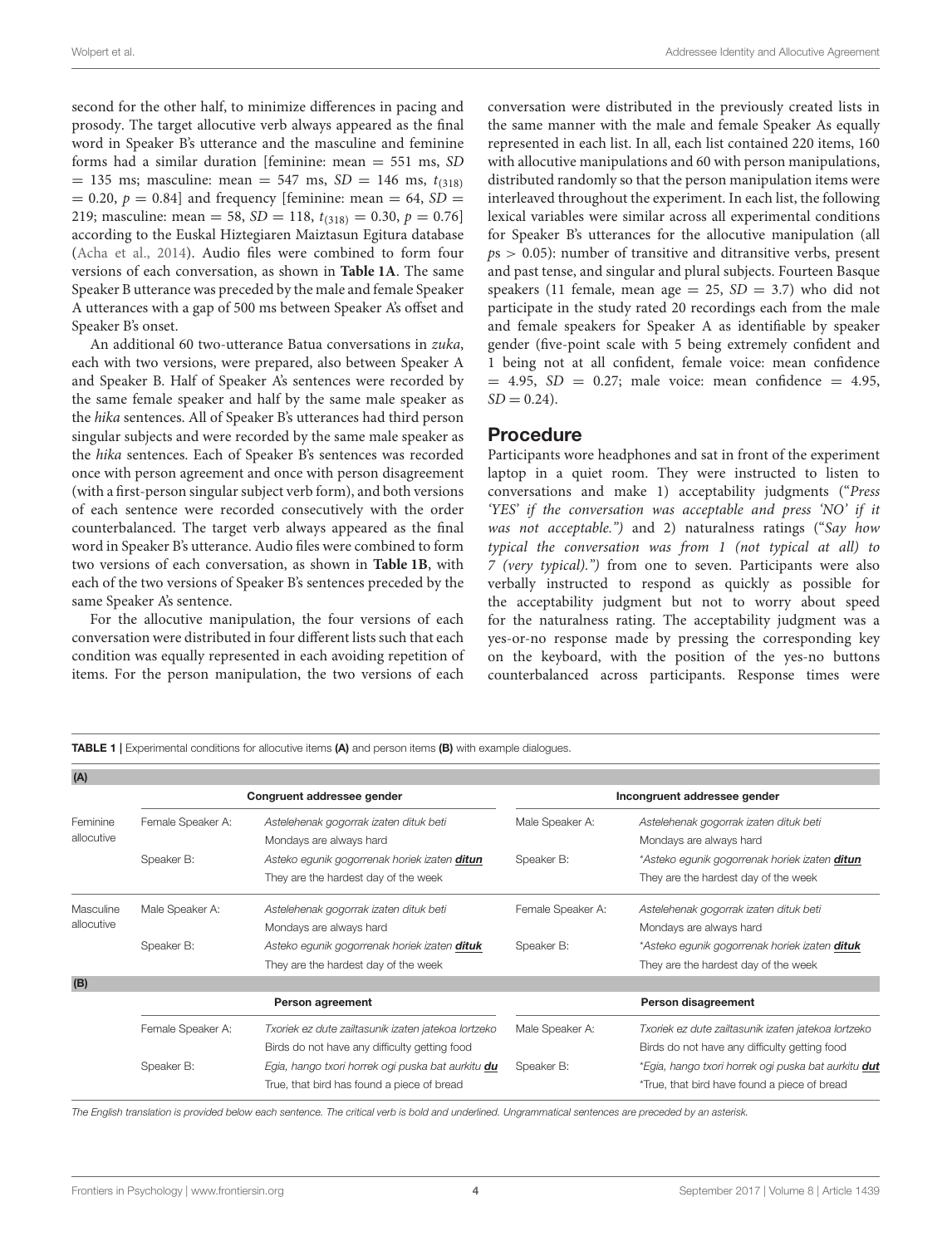measured from the offset of Speaker B's utterance. Stimuli were presented from one of the four lists according to participant number.

Each trial began with the presentation of a fixation cross, which remained on the screen while the audio file played. The mean durations of the allocutive and person manipulation conversations were 8.5 and 8.3 s respectively. After the audio file, a question mark appeared on the screen during the acceptability judgment, followed by a 300 ms blank screen before the naturalness rating, where a scale from 1 to 7 was displayed with 1 being batere ez ohikoa (not at all typical) and 7 being oso ohikoa (very typical). The inter-stimulus interval was 1000 ms with a blank screen. We instructed participants to respond quickly for the acceptability judgments, and responses taking longer than 3 s were not recorded. There was no time restriction for naturalness ratings. Participants took a scheduled break after half the trials, received feedback on their accuracy and speed for the acceptability judgment, and resumed when they were ready. The experiment lasted around 45 min. Participants completed a questionnaire with biographical information, including age of acquisition (AoA), self-ratings of proficiency and comprehension, and language use for Spanish, Basque, and hika. Each participant was debriefed after completing the experiment and biographical questionnaire.

## Data Analysis

The dependent variables evaluated were accuracy and reaction times (RTs) for the acceptability judgment and the scores  $(1-7)$ from the naturalness ratings. Only RTs from correct responses were considered and these were cleaned by excluding results two or more standard deviations away from the mean for the allocutive and person manipulations. The allocutive results were analyzed by subject and by item with a  $2 \times 2$  repeated measures ANOVA with Allocutive verb form (masculine or feminine) and Congruence (congruent or incongruent) as within-subject and within-item factors. The person results were also analyzed by subject and by item with a one-way repeated measures ANOVA with Agreement (agreement or disagreement) as a within-subject and within-item factor. A significance level of 0.05 was used for all statistics. Significant interactions were analyzed using post-hoc t-tests with a False Discovery Rate correction to control for Type I errors [\(Benjamini and Hochberg, 1995\)](#page-9-46). For experimental measures that showed significant main effects of or interactions with Congruence, a Pearson's product-moment coefficient was calculated for the effect of Congruence (congruent minus incongruent) and the hika behavioral measures from the biographical questionnaire (percent of time hika is used while speaking Basque, production score, and comprehension score). This was done as an exploratory step to see how selfreported hika experience related to processing of addressee identity<sup>[1](#page-4-0)</sup>.

## RESULTS

## Biographical Questionnaire

Self-reported biographical data is summarized in **[Table 2](#page-4-1)**. All participants were early Basque-Spanish bilinguals dominant in Basque, with average AoA for Basque and Spanish before one and before 6 years old respectively. Proficiency was high in both languages, and percent usage shows that participants were Basque dominant. Additionally, 85% of participants heard more masculine than feminine allocutive forms, 7% heard more feminine forms, and 7% heard both forms in equal proportions. All participants reported that hika use between two male speakers was most typical, and 37 and 56% reported that a man addressing a woman or a woman addressing a man in hika was least typical, respectively.

## Allocutive Results

The ANOVA results are summarized in **[Table 3](#page-5-0)** and the data are shown in **[Figure 1](#page-5-1)**. Additionally, Pearson's product-moment coefficients were calculated for subjects' results between tasks. Neither accuracy  $[r = 0.07, p = 0.6]$  nor RT  $[r = -0.03, p = 0.8]$ were correlated with naturalness ratings.

#### Acceptability Judgment

Accuracy showed a main effect of Allocutive, with participants less accurate for masculine than feminine items by three percentage points, and a significant interaction between Congruence and Allocutive both by subject and by item. Post-hoc analysis showed that participants were less accurate for incongruent masculine items than incongruent feminine

<span id="page-4-1"></span>TABLE 2 | Participant biographical data.

|                                         | $Mean + SD$     |
|-----------------------------------------|-----------------|
| Age                                     | $31.5 + 7.1$    |
| <b>BASQUE</b>                           |                 |
| $A \cap A$                              | $0.2 + 0.56$    |
| Speaking, 0-100                         | $95.9 + 4.7$    |
| Comprehension, 0-100                    | $99.3 + 2.3$    |
| Percent use                             | $822 + 174$     |
| Batua speaking, 0-100                   | $87.0 + 16.9$   |
| Batua comprehension, 0-100              | $98.7 + 3.6$    |
| Percent of Batua use during week        | $33.7 + 30.3$   |
| <b>HIKA</b>                             |                 |
| Age first exposure                      | $1.6 + 3.7$     |
| Age first use                           | $10.1 + 5.9$    |
| Speaking, 0-100                         | $72.7 + 19.2$   |
| Comprehension, 0-100                    | $95.7 + 5.5$    |
| Percent use when speaking Basque        | $40.0 + 25.8$   |
| Percent of hika speakers in living area | $46.5 \pm 23.3$ |
| <b>SPANISH</b>                          |                 |
| AoA                                     | $5.7 + 2.9$     |
| Speaking, 0-100                         | $82.4 + 11.7$   |
| Comprehension, 0-100                    | $96.7 \pm 6.7$  |
| Percent use                             | $23.4 + 21.0$   |

<span id="page-4-0"></span><sup>&</sup>lt;sup>1</sup>Participant sex was originally included in the analysis, but no significant effects were observed for this factor and removing it did not change results.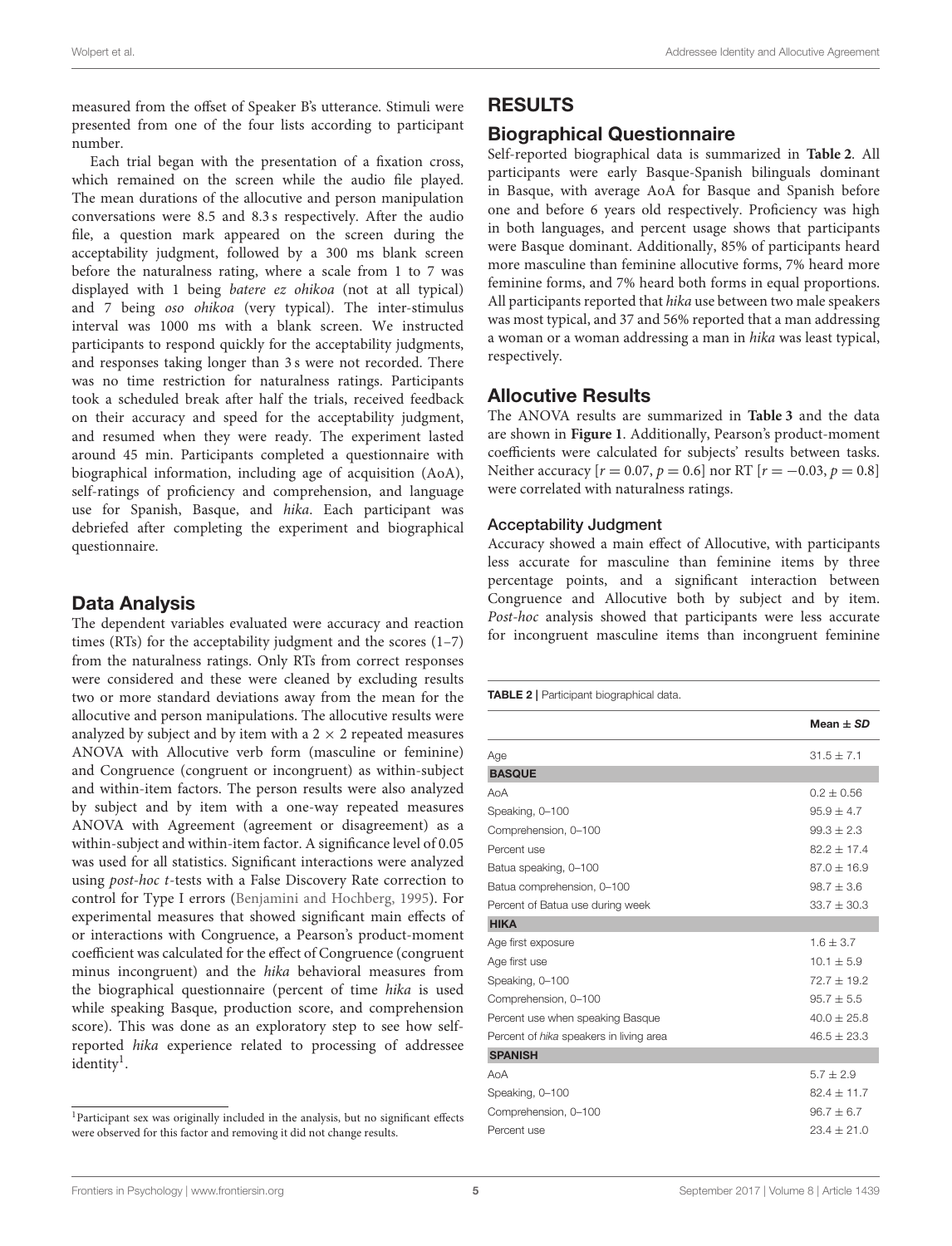| Wolpert et al. | Addressee Identity and Allocutive Agreement |
|----------------|---------------------------------------------|
|----------------|---------------------------------------------|

| <b>Accuracy</b>                      |                                                   |                                                    |  |
|--------------------------------------|---------------------------------------------------|----------------------------------------------------|--|
| Congruence                           | $F1_{(1, 26)} = 0.7, p = 0.4,$<br>$n^2 = 0.03$    | $F2_{(1, 159)} = 0.1, p = 0.7,$<br>$n^2$ < 0.01    |  |
| Allocutive*                          | $F1_{(1, 26)} = 7.4, p = 0.012,$<br>$n^2 = 0.22$  | $F2_{(1, 159)} = 7.8, p = 0.006,$<br>$n^2 = 0.05$  |  |
| Congruence $\times$<br>Allocutive*   | $F1_{(1, 26)} = 4.5, p = 0.04,$<br>$n^2 = 0.15$   | $F2_{(1, 159)} = 5.5, p = 0.02,$<br>$n^2 = 0.03$   |  |
| <b>RTs</b>                           |                                                   |                                                    |  |
| Congruence                           | $F1_{(1, 26)} = 1.9, p = 0.2,$<br>$n^2$ < 0.01    | $F2_{(1, 157)} = 0.7, p = 0.39,$<br>$n^2$ < 0.01   |  |
| Allocutive                           | $F1_{(1, 26)} = 0.05, p = 0.8$<br>$n^2 = 0.07$    | $F2_{(1, 157)} = 3.9, p = 0.05,$<br>$n^2 = 0.02$   |  |
| Congruence $\times$<br>Allocutive    | $F1_{(1, 26)} = 0.3, p = 0.6$<br>$\eta^2 = 0.01$  | $F2_{(1, 157)} = 1.4, p = 0.2,$<br>$\eta^2$ < 0.01 |  |
| <b>Naturalness Ratings</b>           |                                                   |                                                    |  |
| Congruence***                        | $F1_{(1, 26)} = 52.6, p < 0.001,$<br>$n^2 = 0.67$ | $F2_{(1,159)} = 1786, p < 0.001,$<br>$n^2 = 0.92$  |  |
| Allocutive**                         | $F1_{(1, 26)} = 11.8, p = 0.002,$<br>$n^2 = 0.31$ | $F2_{(1, 159)} = 40.5, p < 0.001,$<br>$n^2 = 0.20$ |  |
| Congruence $\times$<br>Allocutive*** | $F1_{(1, 26)} = 19.1, p < 0.001,$<br>$n^2 = 0.42$ | $F2_{(1, 159)} = 15.3, p < 0.001,$<br>$n^2 = 0.09$ |  |

<span id="page-5-0"></span>TABLE 3 | ANOVA results for allocutive manipulation conditions with by subject (F1) and by item (F2) results.

\**,*\*\**,*\*\*\**Indicate p-value* < *0.5, 0.01, and 0.001, respectively.*

items  $[t_{(26)} = 2.85, p = 0.032]$ , with a mean difference of 6.5 percentage points. All other comparisons were not significant (ps > 0.05). RTs showed no significant effects except for a marginally significant effect of Congruence that was only present in the analysis by item, with faster RTs to incongruent items.

#### Naturalness Rating

Naturalness ratings showed main effects of Allocutive and Congruence, with participants rating masculine items more natural than feminine by 0.4 points and rating congruent items rated as more natural than incongruent by 2.2 points. There was also a significant interaction between the two factors. Post-hoc analysis showed that participants rated masculine incongruent items as more natural than feminine incongruent items  $[t_{(26)}]$  $= 2.45$ ,  $p = 0.019$ , with a mean difference of 0.68 naturalness points. Other significant comparisons showed that incongruent feminine items were rated as less natural than congruent feminine items (by 2.5 points) and congruent masculine items (by 2.6 points), and incongruent masculine items were rated as less natural than congruent masculine items (by 1.9 points) and congruent feminine items (by 1.8 points) [all  $ps < 0.001$ ].

## **Correlations**

Given the significant main effect and interaction for congruence, a Pearson's product-moment coefficient was calculated between an hika proficiency score and the congruence effect for accuracy and naturalness ratings. The hika proficiency score was calculated by averaging percent of hika usage during a typical week, speaking score, and comprehension score. The congruence effect was calculated by subtracting accuracy or naturalness rating for incongruent items from the results for congruent items. There was a significant correlation for accuracy  $[r = 0.43, p = 0.03]$ ,



<span id="page-5-1"></span>but not for naturalness ratings  $[r = 0.02, p = 0.93]$ , as shown in **[Figure 2](#page-6-0)**. The correlations were also computed for accuracy for only masculine items  $[r = 0.32, p = 0.11]$  and only feminine items  $[r = 0.35, p = 0.08]$ , and correlations comparison showed that these two correlations were not significantly different [Pearson and Filon's  $z = 0.13$ ,  $p = 0.90$ .

## Person Results

The ANOVA results for the person manipulation are summarized in **[Table 4](#page-6-1)**. Accuracy, RTs, and naturalness ratings all showed a main effect of agreement, with lower accuracy (10.5 percentage points difference), slower RTs (340 ms difference), and higher naturalness ratings (3.31 points difference) for items with person agreement. These results are shown in **[Figure 3](#page-7-0)**. Pearson product-moment coefficients were calculated for subjects' results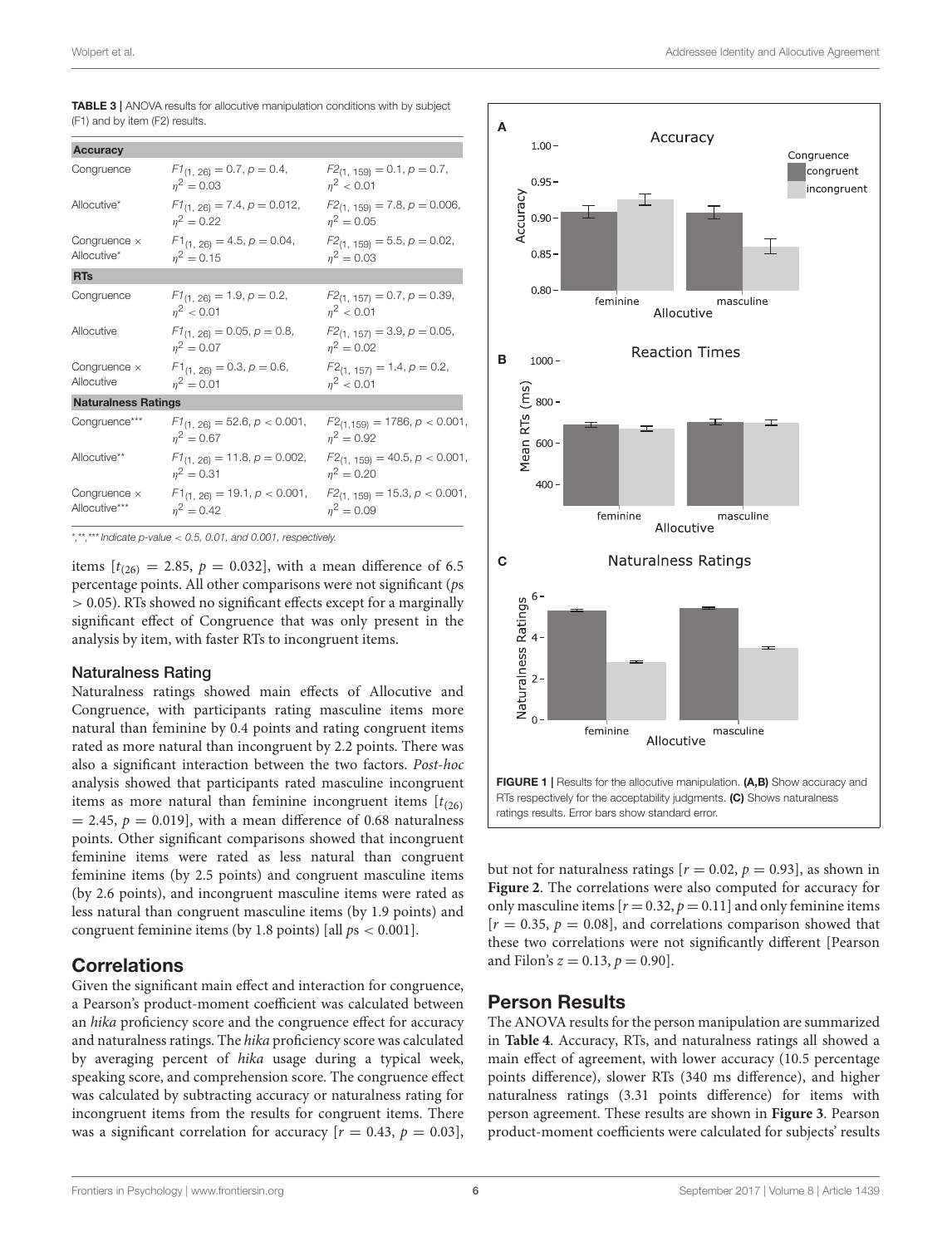

<span id="page-6-1"></span><span id="page-6-0"></span>TABLE 4 | ANOVA results for person manipulation conditions with by subject (F1) and by item (F2) results.

| <b>Person Condition</b>   |                                                                                                |                                                                                    |  |  |  |
|---------------------------|------------------------------------------------------------------------------------------------|------------------------------------------------------------------------------------|--|--|--|
| Accuracy***               | $F1_{(1, 26)} = 14.3, p < 0.001, F2_{(1, 59)} = 50.6, p < 0.001,$<br>$n^2 = 0.35$ $n^2 = 0.46$ |                                                                                    |  |  |  |
| $RTs***$                  | $n^2 = 0.57$                                                                                   | $F1_{(1, 26)} = 34.6, p < 0.001, F2_{(1, 59)} = 147.4, p < 0.001,$<br>$n^2 = 0.71$ |  |  |  |
| Naturalness<br>ratings*** | $F1_{(1, 26)} = 74.9, p < 0.001, F2_{(1, 59)} = 1530, p < 0.001,$<br>$n^2 = 0.74$              | $n^2 = 0.96$                                                                       |  |  |  |

\*\*\**Indicate p-value* < *0.001.*

between tasks. RT was correlated with naturalness ratings  $[r =$ 0.30,  $p = 0.03$ ], but there was no relationship for accuracy  $[r = 0.03]$  $-0.22, p = 0.10$ .

# **DISCUSSION**

In this study, Basque allocutive agreement was interrogated experimentally to examine the role of addressee identity in morphosyntactic processing. This is the first experimental investigation of allocutivity and one of the first studies to consider the role of addressee identity in processing. We predicted effects for allocutive and person manipulations in both the acceptability judgment and naturalness rating tasks. The two tasks differed in the type of response and in the time constraint, and these differences may capture different stages and aspects of processing [\(Sorace and Keller, 2005;](#page-9-42) [Marinis, 2010;](#page-9-44) [Lewis and Phillips, 2015\)](#page-9-43). The results met some of our hypotheses but not others, with the following significant effects: for the person manipulation, strong effects of Agreement for acceptability judgments and naturalness ratings; for the allocutive manipulation, a main effect of Congruence for naturalness ratings, a main effect of Allocutive for accuracy and naturalness ratings, and an interaction between Congruence and Allocutive for accuracy and naturalness ratings.

The effects of the person manipulation were clear. Agreement had the predicted effects for RT and naturalness ratings, with person disagreement items rejected faster and more accurately and rated as less natural. These results show that participants could detect person violations more easily than correct agreement, which is in line with other studies using acceptability judgments for person agreement [\(Mancini et al.,](#page-9-24) [2011a](#page-9-24)[,b;](#page-9-25) [Perez et al., 2012;](#page-9-26) [Zawiszewski et al., 2016\)](#page-10-3). Results for the allocutive manipulation were not as strong, with no effect seen in RTs for the acceptability judgment task. This difference between the results for allocutive and person manipulations suggests that the underlying morphosyntactic processing may not be the same, meaning that a non-argument referent is not processed like an argument referent, despite both being represented in morphosyntax. Naturalness ratings showed effects for both manipulations, but the magnitude of the effect of Agreement was larger than that of Congruence. This shows that person violations are more disruptive to processing than allocutive incongruences for online and offline tasks. This points to a distinction between linguistic and extralinguistic information in processing, even when both are explicitly present in morphosyntax.

Although not as strong, the effects of the allocutive manipulation reveal important information about the role of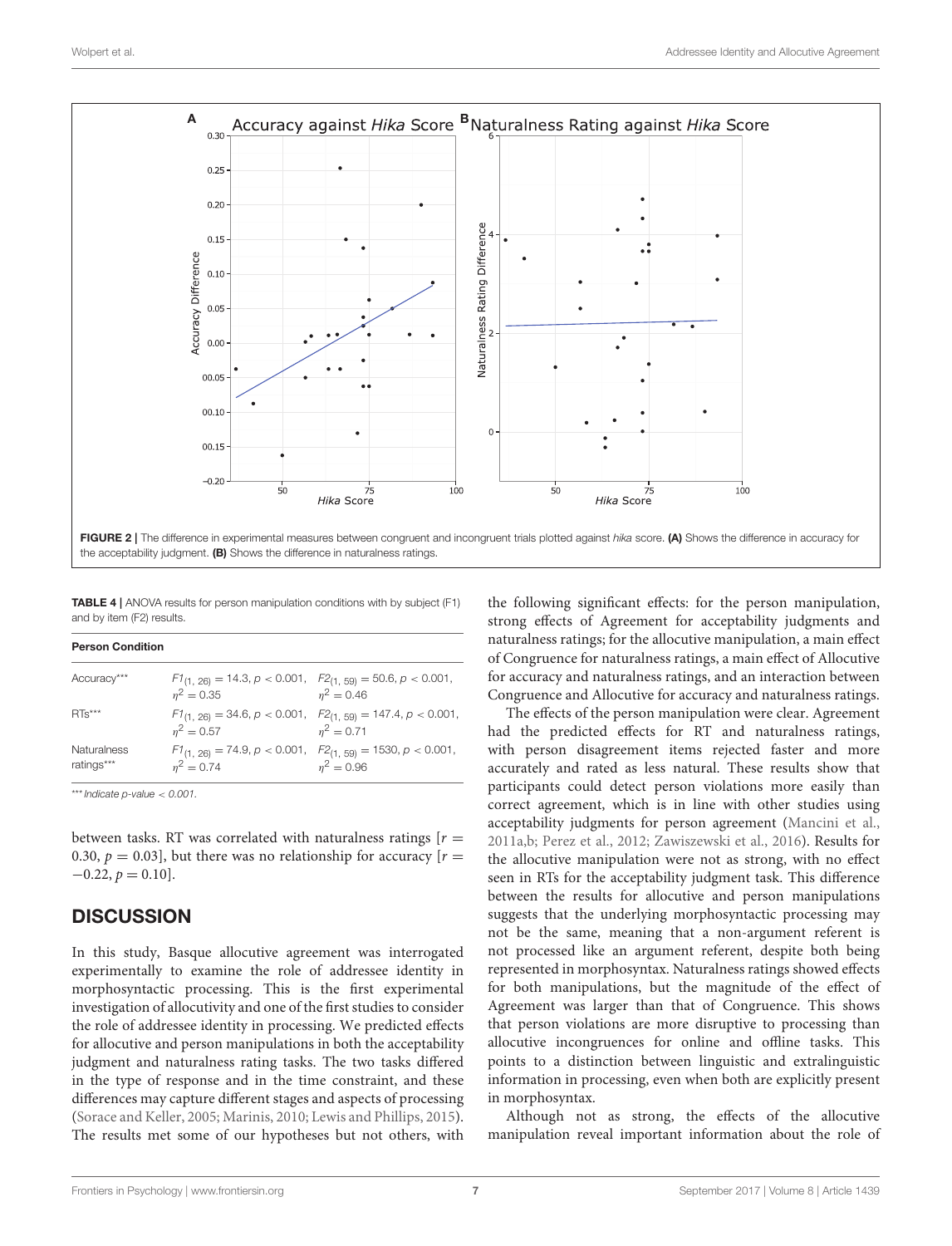

<span id="page-7-0"></span>addressee identity in morphosyntactic processing. Furthermore, because participants successfully completed the tasks for person manipulation, it appears that using the standard Batua dialect for the materials was not a problem and the results for the allocutive manipulation should be reliable. The main effect of Congruence shows that addressee identity was important for offline naturalness ratings (with incongruent items rated as less natural than congruent ones), but it was less relevant for online judgments. Addressee information must have been integrated during parsing for participants to detect a difference in naturalness, which means addressee identity, like speaker identity [\(Hanulíková et al., 2012;](#page-9-7) [Hanulíková and Carreiras, 2015\)](#page-9-8), impacts morphosyntactic analysis. However, a main effect of Congruence was not seen in the speeded acceptability judgment task, as was predicted based on broad evidence for online processing of speaker identity. This may mean that speaker and addressee identity do not equally impact processing; for instance, listeners may quickly extract the identity of the speaker from the speech signal, but retrieve addressee identity later via a different mechanism. These results expand the current research on the processing of addressee identity [\(Jiang et al., 2013;](#page-9-13) Jiang and Zhou, [2015a](#page-9-14)[,b\)](#page-9-15) and the relationship between pragmatic and morphosyntactic information [\(Momo et al., 2008;](#page-9-16) Yoshimura and MacWhinney, [2010\)](#page-10-2). Given the evidence for an effect of speaker identity on morphosyntactic processing (Hanulíková et al., [2012;](#page-9-7) [Hanulíková and Carreiras, 2015\)](#page-9-8) and the lack of a main effect in the acceptability judgment task in the present study, it may be that the interaction between pragmatic and morphosyntactic information differs depending on the type of context information or morphosyntactic structure.

The main effect of Allocutive shows that participants were less accurate and gave higher naturalness ratings for masculine items than feminine items; this effect is best qualified by considering the interactions between Congruence and Allocutive, which suggest a more intricate addressee effect. Masculine incongruent items were more accepted and rated as more natural than feminine incongruent items, which matches our predictions from reports of higher frequency of hika use between men and masculine allocutive forms used for female addressees [\(Echeverria, 2003\)](#page-9-33). This asymmetry between the two genders of allocutive verb forms further agrees with the results from our biographical questionnaire (where all possible interlocutor combinations were considered), with 85% of participants reporting that they heard more masculine than feminine allocutive forms and all speakers rating hika use between two male interlocutors as most typical. The usage and frequency results together with the experimental results indicate that feminine incongruent items are easier to detect and the masculine allocutive form is generalized to female addressees. It is interesting that although Basque has no other grammatical gender, there is still an asymmetry for masculine and feminine allocutive verbs. Importantly, the present behavioral study did not include conversations with two female interlocutors. This additional conversational context could conceivably produce different behavioral results from those reported here for two male or one male and one female interlocutor based (e.g., [Carli, 1990\)](#page-9-47). As the first experimental investigation of allocutive processing, the present study focused on the most typical social contexts where hika is produced and heard (i.e., with a male interlocutor). Future studies are needed to generalize the present findings to less typical conversation settings (i.e., two female interlocutors).

To explore the addressee effect more deeply, correlation coefficients were calculated for measures with a significant effect of or interaction with Congruence, namely accuracy and naturalness ratings. The correlated variables were participants' self-reported hika proficiency scores and the difference between congruent and incongruent items for the measure. A significant correlation was observed between hika proficiency score and the addressee effect for accuracy, showing that the higher a participant's hika proficiency, the greater the value for congruent minus incongruent accuracy. Notably, participants' score differences cross zero, with higher magnitude differences for participants with lower and higher hika proficiency scores. With respect to the task, this means that participants with higher proficiency were more accepting of all items than participants with lower proficiency. This could reflect two distinct groups of hika users: proficient users who accept incongruent items and less proficient users who reject them. This may mean that participants with higher hika proficiency do not follow the normative rule of allocutive agreement with addressee gender in all cases, perhaps because they hear or use more incongruent forms, such as masculine verbs for female addressees. Participants with lower hika proficiency may follow rules for allocutive agreement more prescriptively. This dissociation may reflect stages of experience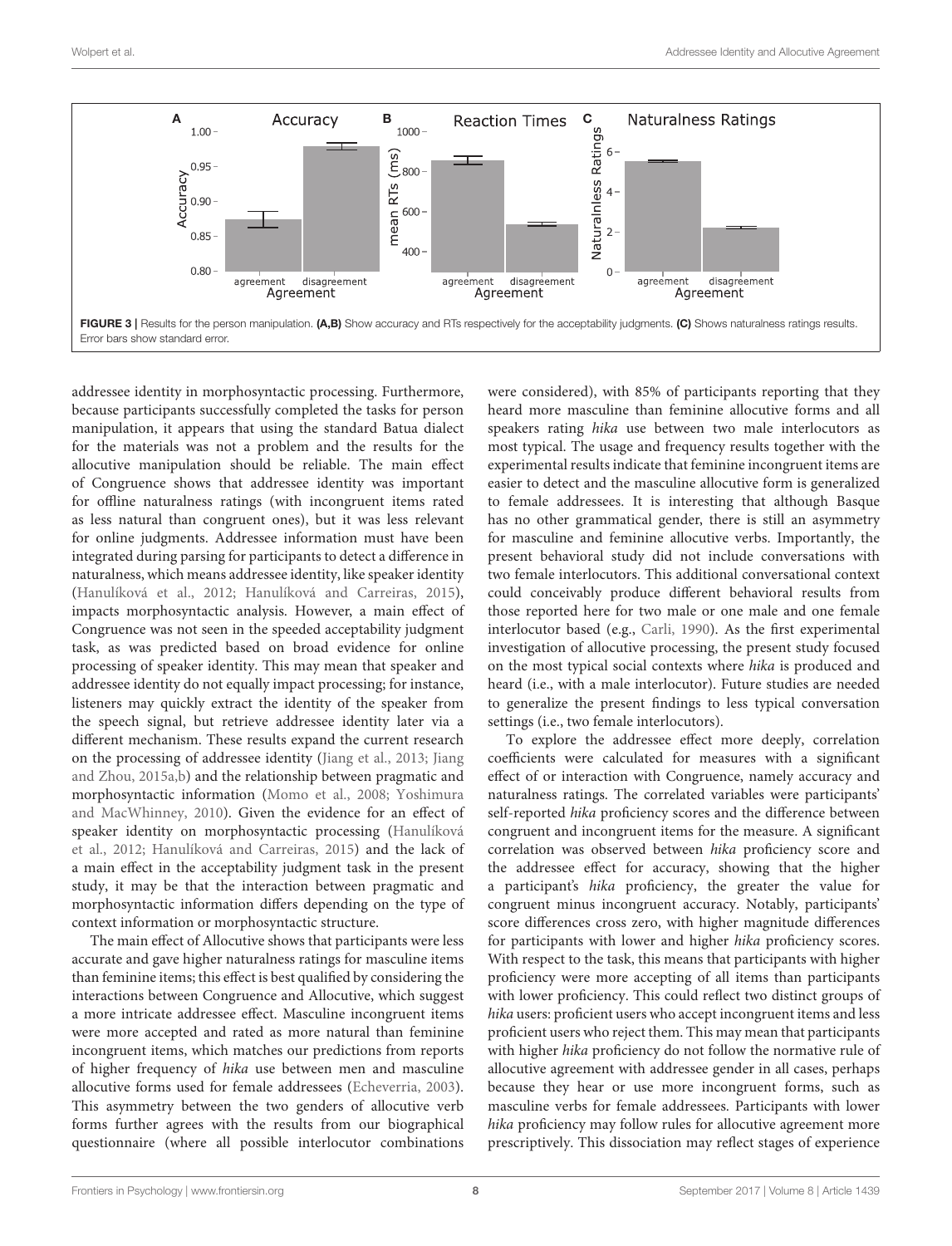in allocutive processing, with progression from prescriptive rule following to usage that is more frequency based, which would agree with models that highlight the impact of frequency on parsing (e.g., [Mitchell et al., 1995\)](#page-9-48). A potential extension to the present experiment could consider Basque speakers who are unfamiliar with hika using a grammar learning paradigm and compare their task performance to that of frequent hika users. Alternatively, participants could be recruited based on how they acquired hika, through explicit instruction in the classroom or from friends and family members. These follow-up studies would test directly how allocutive processing changes as a function of proficiency and type of learning. This would enable further investigation of how experience differentially modifies pragmatic and morphosyntactic processing, as well as providing insight into questions about competence and performance for hika usage.

The results further suggest a fundamental difference between the acceptability judgment and naturalness rating tasks. Importantly, results for the two tasks in the allocutive manipulation were not correlated across participants, showing that they capture different aspects of processing. Ideally, the RTs measured from the time-constrained acceptability judgment task capture activity during online processing [\(Sternberg, 1969\)](#page-10-5), while the untimed naturalness ratings allowed for participants to use offline or reflective processes [\(Marinis, 2010\)](#page-9-44). A possible explanation for our task-dependent results is that listeners only consider addressee identity when meta-linguistic, reflective processes are involved, at least for morphosyntactic analysis. A question that follows is whether all social context information is equal in processing. In light of multiple experiments showing an early effect of speaker identity [\(Van Berkum et al., 2008;](#page-10-0) [Bornkessel-Schlesewsky et al., 2013;](#page-9-5) [Hanulíková and Carreiras,](#page-9-8) [2015\)](#page-9-8), the results of the present study would be consistent with listeners having earlier access to speaker than to addressee identity. However, this timing hypothesis remains to be confirmed with further studies using techniques with a finegrained temporal resolution, such as ERPs. The critical difference between the acceptability judgment and naturalness rating might also be related to the type of question used. The acceptability judgment measured a binary, prescriptive acceptance of allocutive congruence; since participants completed this task with high accuracy, they were clearly able to make this judgment successfully. The naturalness rating, on the other hand, permitted a ranking based on actual usage, which may be more sensitive to the non-prescriptive usage of hika. This distinction therefore allowed us to capture different facets of the same phenomenon. Since hika is mainly used in speech and informal conversations, it might be easier to detect incongruences when participants provide a response on a gradient scale which is not based on grammatical results, but rather on what is heard and produced on a daily basis. A third possibility is that our behavioral measure of online processing, the acceptability judgment, is not sensitive enough to the addressee effect. This would agree with work done with the speaker effect that showed an effect in ERP analysis but absent in behavioral results [\(Bornkessel-Schlesewsky et al., 2013\)](#page-9-5).

To conclude, this first psycholinguistic investigation of Basque allocutive agreement gives insight into the weight that extralinguistic information, namely addressee gender, has on morphosyntactic processing. The present findings have three important implications. First, addressee gender affects morphosyntactic processing for offline naturalness ratings, and this effect is modulated by the gender of the allocutive verb form. However, there was no main effect for speeded acceptability judgments, which may mean that addressee identity congruence only affects reflective, metalinguistic processing. This also suggests that addressee identity is not processed as early and automatically as is speaker identity, which would mean that different types of context information are processed differently. Second, person violations were more disruptive than allocutive incongruence, suggesting that non-argument agreement is qualitatively different from argument agreement for processing. Third, the correlations between experimental measures and biographical information showed a possible link between experience and morphosyntactic processing. Further investigation will be needed to corroborate these hypotheses, especially using a method with fine time resolution such as ERP analysis.

# ETHICS STATEMENT

This study was carried out in accordance with the recommendations of BCBL Ethics Committee with written informed consent from all subjects. All subjects gave written informed consent in accordance with the Declaration of Helsinki. The protocol was approved by the BCBL Ethics Committee.

# AUTHOR CONTRIBUTIONS

SM and SC contributed equally to the design of the study. All authors were involved in either recording or editing the experimental stimuli. All authors were involved in participant recruitment and MW collected the data. All authors contributed to data analysis and interpretation. The manuscript was written by MW with input from SM and SC.

# FUNDING

This work was partially supported by the Spanish Ministry of Economy and Competitiveness (grant PSI2014-54500-P to SC and grant FFI2016\_76432\_P to SM) and the Basque Government (grant PI\_2015\_1\_25 to SC). SM also acknowledges funding from the Gipuzkoa Fellowship Program. The authors acknowledge financial support from the Spanish Ministry of Economy and Competitiveness, through the "Severo Ochoa" Programme for Centres/Units of Excellence in R&D (SEV-2015-490).

# ACKNOWLEDGMENTS

The authors thank Manex Lete, Idoia Lizarralde, and Itzal Uranga for their help in material preparation, as well as Adur Campo for his help in participant recruitment. A special thank you to everyone at the San Benito Ikastola in Lazkao for providing space for testing.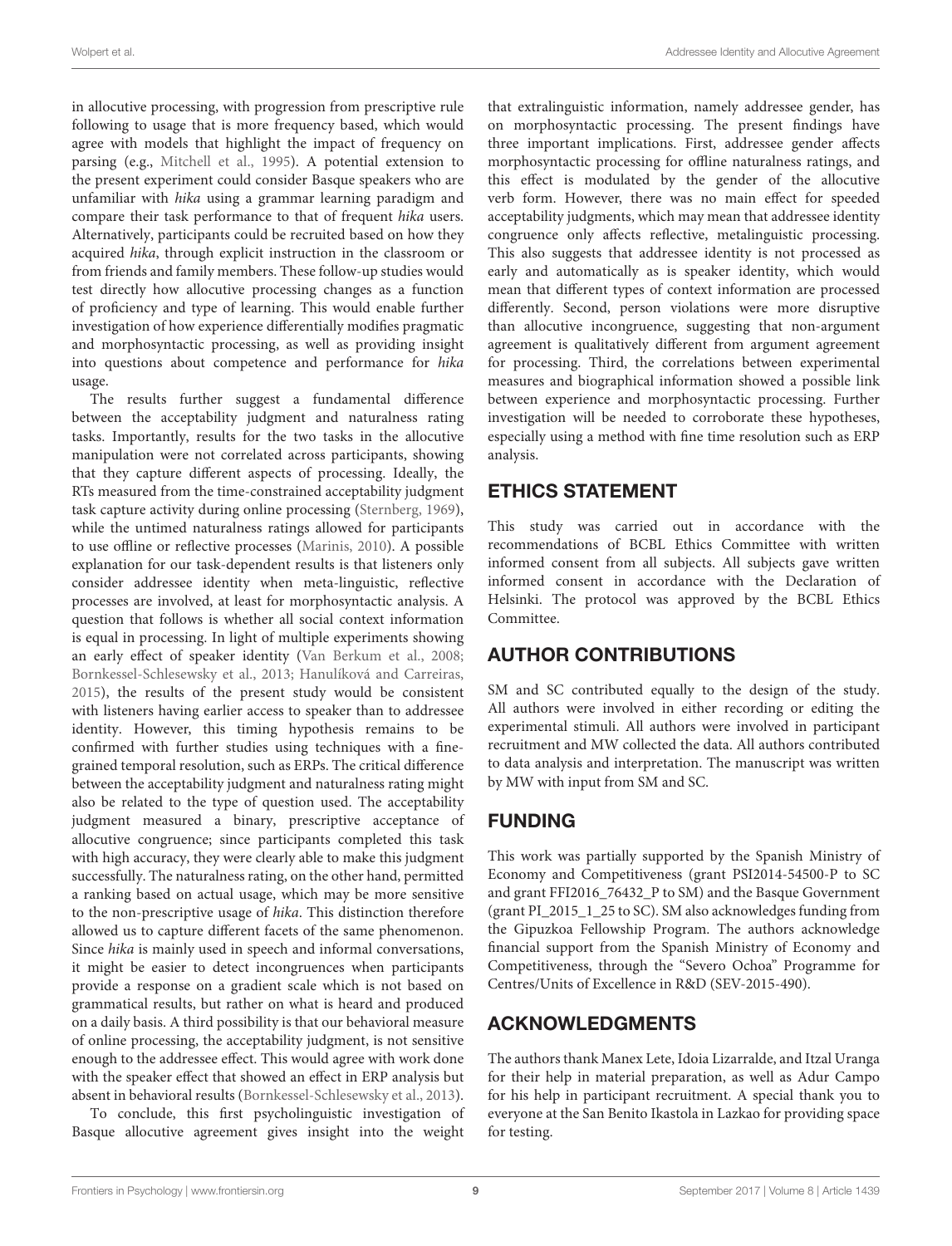#### Wolpert et al. **Addressee Identity and Allocutive Agreement** Construction and Allocutive Agreement

## **REFERENCES**

- <span id="page-9-45"></span>Acha, J., Laka, I., Landa, J., and Salaburu, P. (2014). EHME: a new word database for research in Basque language. Span. J. Psychol. 7:E79. doi: [10.1017/sjp.2014.79](https://doi.org/10.1017/sjp.2014.79)
- <span id="page-9-29"></span>Alberdi, X. (1994). Euskararen Tratamenduak: Erabilera. Iker 9. Bilbo: Euskaltzaindia.
- <span id="page-9-11"></span>Andonova, E. (2013). "Gender and sex: the experiential basis of grammar," in Proceedings of the 35th Annual Meeting of the Cognitive Science Society, CogSci 2013 (Berlin). Available online at: [https://mindmodeling.org/cogsci2013/](https://mindmodeling.org/cogsci2013/papers/0325/index.html) [papers/0325/index.html](https://mindmodeling.org/cogsci2013/papers/0325/index.html)
- <span id="page-9-38"></span>Antonov, A. (2013). "Grammaticalization of allocutivity markers in Japanese and Korean in a crosslinguistic," in Shared Grammaticalization: With Special Focus on the Transeurasian languages, 132:317.
- <span id="page-9-19"></span>Antonov, A. (2015). Verbal allocutivity in a crosslinguistic perspective. Linguist. Typol. 19, 55–85. doi: [10.1515/lingty-2015-0002](https://doi.org/10.1515/lingty-2015-0002)
- <span id="page-9-3"></span>Barr, D. J., and Keysar, B. (2006). Perspective taking and the coordination of meaning in language use. Handb. Psycholing. 2, 901–938. doi: [10.1016/B978-012369374-7/50024-9](https://doi.org/10.1016/B978-012369374-7/50024-9)
- <span id="page-9-12"></span>Bašnáková, J., Van Berkum, J., Weber, K., and Hagoort, P. (2015). A job interview in the MRI scanner: how does indirectness affect addressees and overhearers?. Neuropsychologia 76, 79–91. doi: [10.1016/j.neuropsychologia.2015.03.030](https://doi.org/10.1016/j.neuropsychologia.2015.03.030)
- <span id="page-9-46"></span>Benjamini, Y., and Hochberg, Y. (1995). Controlling the false discovery rate: a practical and powerful approach to multiple testing. J. R. Stat. Soc. Series B 57, 289–300.
- <span id="page-9-21"></span>Benveniste, E. (1966). Problèmes de Linguistique Generale. Paris: Gallimard.
- <span id="page-9-5"></span>Bornkessel-Schlesewsky, I., Krauspenhaar, S., and Schlesewsky, M. (2013). Yes, you can? a speaker's potency to act upon his words orchestrates early neural responses to message-level meaning. PLoS ONE 8:e69173. doi: [10.1371/journal.pone.0069173](https://doi.org/10.1371/journal.pone.0069173)
- <span id="page-9-47"></span>Carli, L. L. (1990). Gender, language, and influence. J. Pers. Soc. Psychol. 59:941. doi: [10.1037/0022-3514.59.5.941](https://doi.org/10.1037/0022-3514.59.5.941)
- <span id="page-9-20"></span>Corbett, G. (1983) "Resolution rules: agreement in person, number, and gender," in Order, Concord, and Constituency, eds G. Gazdar, E. Klein, and G. Pullum (Dordrecht: Foris), 175–206.
- <span id="page-9-32"></span>Echeverria, B. (2001). Privileging masculinity in the social construction of Basque identity. Nat. National. 7, 339–363. doi: [10.1111/1469-8219.00020](https://doi.org/10.1111/1469-8219.00020)
- <span id="page-9-33"></span>Echeverria, B. (2003). Language ideologies and practices in (en)gendering the Basque nation. Lang. Soc. 32, 383–413. doi: [10.1017/S0047404503323048](https://doi.org/10.1017/S0047404503323048)
- <span id="page-9-34"></span>Echeverria, B. (2010). For whom does language death toll? Cautionary notes from the Basque case. Linguist. Edu. 21, 197–209. doi: [10.1016/j.linged.2009.10.001](https://doi.org/10.1016/j.linged.2009.10.001)
- <span id="page-9-30"></span>Elordieta, G., Gaminde, I., Hernáez, I., Salaberria, J., and Martin de Vidales, I. (1999). "Another step in the modeling of Basque intonation: Bermeo," in Text, Speech and Dialog, eds V. Matoušek, P. Mautner, J. Ocelíková, and P. Sojka (Berlin: Springer-Verlag), 361–364.
- <span id="page-9-39"></span>Erdocia, K., Laka, I., Mestres-Missé, A., and Rodriguez-Fornells, A. (2009). Syntactic complexity and ambiguity resolution in a free word order language: behavioral and electrophysiological evidences from Basque. Brain Lang. 109, 1–17. doi: [10.1016/j.bandl.2008.12.003](https://doi.org/10.1016/j.bandl.2008.12.003)
- <span id="page-9-41"></span>Greenbaum, S. (1976). Syntactic frequency and acceptability. Lingua 40, 99–113. doi: [10.1016/0024-3841\(76\)90089-9](https://doi.org/10.1016/0024-3841(76)90089-9)
- <span id="page-9-0"></span>Grice, P. (1975). "Logic and conversation," in Syntax and Semantics 3: Speech Acts, eds P. Cole and J. L. Morgan (New York, NY: Seminar Press), 41–58.
- <span id="page-9-4"></span>Grodner, D., and Sedivy, J. C. (2011). "The effect of speaker-specific information on Pragmatic inferences," in The Processing and Acquisition of Reference, 239. doi: [10.7551/mitpress/9780262015127.003.0010](https://doi.org/10.7551/mitpress/9780262015127.003.0010)
- <span id="page-9-37"></span>Haddican, B. (2007). Suburbanization and language change in Basque. Lang. Soc. 36, 677–706. doi: [10.1017/S0047404507070923](https://doi.org/10.1017/S0047404507070923)
- <span id="page-9-35"></span>Haddican, W. F. (2003). Dialect contact in a Southern Basque town. Lang. Var. Change 15, 1–35. doi: [10.1017/S0954394503151010](https://doi.org/10.1017/S0954394503151010)
- <span id="page-9-36"></span>Haddican, W. F. (2005). Aspects of Language variation and Change in Contemporary Basque. Doctoral dissertation, New York University.
- <span id="page-9-1"></span>Hanna, J. E., Tanenhaus, M. K., and Trueswell, J. C. (2003). The effects of common ground and perspective on domains of referential interpretation. J. Mem. Lang. 49, 43–61. doi: [10.1016/S0749-596X\(03\)00022-6](https://doi.org/10.1016/S0749-596X(03)00022-6)
- <span id="page-9-8"></span>Hanulíková, A., and Carreiras, M. (2015). Electrophysiology of subjectverb agreement mediated by speakers' gender. Front. Psychol. 6:1396. doi: [10.3389/fpsyg.2015.01396](https://doi.org/10.3389/fpsyg.2015.01396)

<span id="page-9-7"></span>Hanulíková, A., Van Alphen, P. M., Van Goch, M. M., and Weber, A. (2012). When one person's mistake is another's standard usage: the effect of foreign accent on syntactic processing. J. Cogn. Neurosci. 24, 878–887. doi: [10.1162/jocn\\_a\\_00103](https://doi.org/10.1162/jocn_a_00103)

- <span id="page-9-18"></span>Hualde, J. I., and de Urbina, J. (eds.). (2003). A grammar of Basque. (Mouton Grammar library, 9.) Berlin: Mouton de Gruyter.
- <span id="page-9-28"></span>Hualde, J. I., and Zuazo, K. (2007). The standardization of the Basque language. Lang. Prob. Lang. Plan. 31, 142–168. doi: [10.1075/lplp.31.2.04hua](https://doi.org/10.1075/lplp.31.2.04hua)
- <span id="page-9-13"></span>Jiang, X., Li, Y., and Zhou, X. (2013). Is it over-respectful or disrespectful? Differential patterns of brain activity in perceiving pragmatic violation of social status information during utterance comprehension. Neuropsychologia 51, 2210–2223. doi: [10.1016/j.neuropsychologia.2013.07.021](https://doi.org/10.1016/j.neuropsychologia.2013.07.021)
- <span id="page-9-14"></span>Jiang, X., and Zhou, X. (2015a). "Impoliteness electrified," in Interdisciplinary Perspectives on Im/politeness (Amsterdam: John Benjamins), 14, 239–266.
- <span id="page-9-15"></span>Jiang, X., and Zhou, X. (2015b). Who is respectful? effects of social context and individual empathic ability on ambiguity resolution during utterance comprehension. Front. Psychol. 6:1588. doi: [10.3389/fpsyg.2015.01588](https://doi.org/10.3389/fpsyg.2015.01588)
- <span id="page-9-6"></span>Lattner, S., and Friederici, A. D. (2003). Talker's voice and gender stereotype in human auditory sentence processing–evidence from event-related brain potentials. Neurosci. Lett. [339, 191–194. doi: 10.1016/S0304-3940\(03\)](https://doi.org/10.1016/S0304-3940(03)00027-2) 00027-2
- <span id="page-9-43"></span>Lewis, S., and Phillips, C. (2015). Aligning grammatical theories and language processing models. J. Psycholinguist. Res. 44, 27–46. doi: [10.1007/s10936-014-9329-z](https://doi.org/10.1007/s10936-014-9329-z)
- <span id="page-9-31"></span>Lizardi, A., and Munduate, M. (2015). Non-argument agreements: an approach to Basque allocutivity. Dialectol. Rev. Electròn. 321–350.
- <span id="page-9-23"></span>Mancini, S., Molinaro, N., and Carreiras, M. (2013). Anchoring agreement in comprehension. Lang. Linguist. Compass 7, 1–21. doi: [10.1111/lnc3.12008](https://doi.org/10.1111/lnc3.12008)
- <span id="page-9-24"></span>Mancini, S., Molinaro, N., Rizzi, L., and Carreiras, M. (2011a). A person is not a number: discourse involvement in subject–verb agreement computation. Brain Res. 1410, 64–76. doi: [10.1016/j.brainres.2011.06.055](https://doi.org/10.1016/j.brainres.2011.06.055)
- <span id="page-9-25"></span>Mancini, S., Molinaro, N., Rizzi, L., and Carreiras, M. (2011b). When persons disagree: an ERP study of unagreement in Spanish. Psychophysiology 48, 1361–1371. doi: [10.1111/j.1469-8986.2011.01212.x](https://doi.org/10.1111/j.1469-8986.2011.01212.x)
- <span id="page-9-27"></span>Mancini, S., Postiglione, F., Laudanna, A., and Rizzi, L. (2014). On the personnumber distinction: subject-verb agreement processing in Italian. Lingua 146, 28–38. doi: [10.1016/j.lingua.2014.04.014](https://doi.org/10.1016/j.lingua.2014.04.014)
- <span id="page-9-44"></span>Marinis, T. (2010). "Using on-line processing methods in language acquisition research," in Experimental Methods in Language Acquistion Research, eds E. Blom and S. Unsworth (Amsterdam; Philadelphia, PA: Benjamins), 139–162.
- <span id="page-9-10"></span>Martin, C. D., Molnar, M., and Carreiras, M. (2016). The proactive bilingual brain: using interlocutor identity to generate predictions for language processing. Sci. Rep. 6:26171. doi: [10.1038/srep26171](https://doi.org/10.1038/srep26171)
- <span id="page-9-2"></span>Metzing, C., and Brennan, S. E. (2003). When conceptual pacts are broken: Partner-specific effects on the comprehension of referring expressions. J. Mem. Lang. 49, 201–213. doi: [10.1016/S0749-596X\(03\)00028-7](https://doi.org/10.1016/S0749-596X(03)00028-7)
- <span id="page-9-48"></span>Mitchell, D. C., Cuetos, F., Corley, M. M., and Brysbaert, M. (1995). Exposure-based models of human parsing: evidence for the use of coarsegrained (nonlexical) statistical records. J. Psycholinguist. Res. 24, 469–488. doi: [10.1007/BF02143162](https://doi.org/10.1007/BF02143162)
- <span id="page-9-9"></span>Molnar, M., Ibáñez-Molina, A., and Carreiras, M. (2015). Interlocutor identity affects language activation in bilinguals. J. Mem. Lang. 81, 91–104. doi: [10.1016/j.jml.2015.01.002](https://doi.org/10.1016/j.jml.2015.01.002)
- <span id="page-9-16"></span>Momo, K., Sakai, H., and Sakai, K. L. (2008). Syntax in a native language still continues to develop in adults: honorification judgment in Japanese. Brain Lang. 107, 81–89. doi: [10.1016/j.bandl.2007.12.003](https://doi.org/10.1016/j.bandl.2007.12.003)
- <span id="page-9-17"></span>Oyharçabal, B. (1993). "Verb agreement with non-arguments: on allocutive agreement," in Generative Studies in Basque Linguistics, eds J. I. Hualde and J. O. de Urbina (Amsterdam: John Benjamins), 89–114.
- <span id="page-9-26"></span>Perez, A., Molinaro, N., Mancini, S., Barraza, P., and Carreiras, M. (2012). Oscillatory dynamics related to the unagreement pattern in Spanish. Neuropsychologia 50, 2584–2597. doi: [10.1016/j.neuropsychologia.2012.07.009](https://doi.org/10.1016/j.neuropsychologia.2012.07.009)
- <span id="page-9-40"></span>Santesteban, M., Pickering, M. J., and Branigan, H. P. (2013). The effects of word order on subject–verb and object–verb agreement: evidence from Basque. J. Mem. Lang. 68, 160–179. doi: [10.1016/j.jml.2012.09.003](https://doi.org/10.1016/j.jml.2012.09.003)
- <span id="page-9-22"></span>Sigurdsson, H. A. (2004). The syntax of person, tense and speech features. Ital. J. Linguist. 16, 219–251.
- <span id="page-9-42"></span>Sorace, A., and Keller, F. (2005). Gradience in linguistic data. Lingua 115, 1497–1524. doi: [10.1016/j.lingua.2004.07.002](https://doi.org/10.1016/j.lingua.2004.07.002)